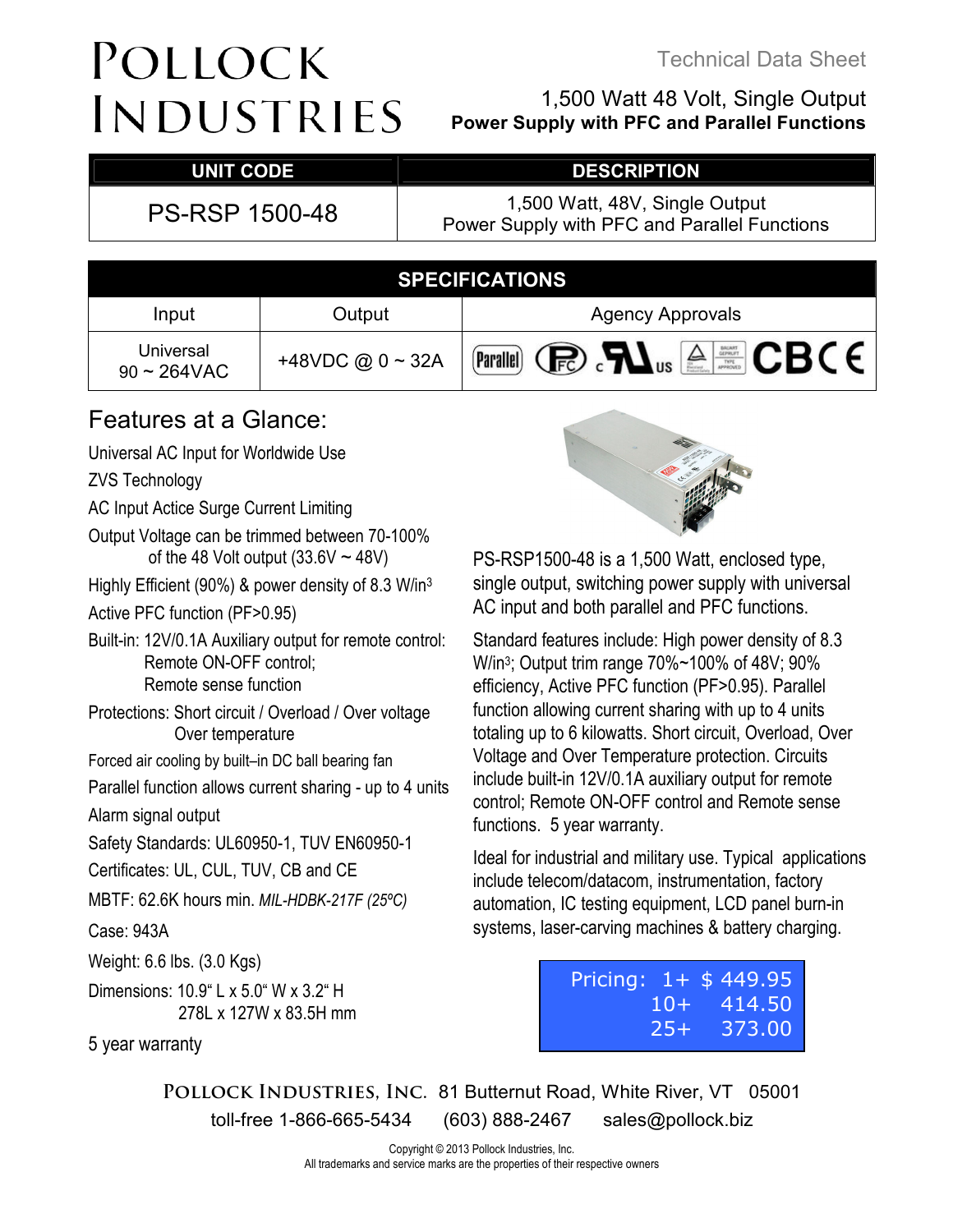

# **Pollock Industries,**

# 1500W Single Output Power Supply **RSP -1500** series



#### ■ Features :

- Universal AC input/Full range
- ZVS new technology
- AC input active surge current limiting
- High efficiency up to 91%
- ‧ Built-in active PFC function, PF>0.95
- Protections: Short circuit / Overload / Over voltage / Over temperature
- ‧ Forced air cooling by built-in DC ball bearing fan
- $\ddot{\phantom{0}}$ Output voltage can be trimmed between 70~100% of the rated output voltage
- ‧ High power density 8.3W/inch
- ‧ Current sharing up to 6000W(3+1)
- Alarm signal output
- ‧ Built-in 12V/0.1A auxiliary output for remote control
- ‧ Built-in remote ON-OFF control
- Built-in remote sense function
- 5 years warranty



| <b>SPECIFICATION</b> |                                                                                                                                                                                                                                                                                                                                                                                                                                                                                                                                                                                                                                                                                                                                                                                                            |                                                                                                                                               |                                                                 | • 5 years warranty |                |              | (Fig. $\mathbf{M}_{\mathrm{us}}$ $\triangleq$ $\mathbf{S}$ $\mathbf{C}$ $\mathbf{B}$ ( $\in$ |
|----------------------|------------------------------------------------------------------------------------------------------------------------------------------------------------------------------------------------------------------------------------------------------------------------------------------------------------------------------------------------------------------------------------------------------------------------------------------------------------------------------------------------------------------------------------------------------------------------------------------------------------------------------------------------------------------------------------------------------------------------------------------------------------------------------------------------------------|-----------------------------------------------------------------------------------------------------------------------------------------------|-----------------------------------------------------------------|--------------------|----------------|--------------|----------------------------------------------------------------------------------------------|
| <b>MODEL</b>         |                                                                                                                                                                                                                                                                                                                                                                                                                                                                                                                                                                                                                                                                                                                                                                                                            | RSP-1500-5                                                                                                                                    | RSP-1500-12                                                     | RSP-1500-15        | RSP-1500-24    | RSP-1500-27  | RSP-1500-48                                                                                  |
|                      | <b>DC VOLTAGE</b>                                                                                                                                                                                                                                                                                                                                                                                                                                                                                                                                                                                                                                                                                                                                                                                          | 5V                                                                                                                                            | 12V                                                             | 15V                | <b>24V</b>     | <b>27V</b>   | 48V)                                                                                         |
|                      | <b>RATED CURRENT</b>                                                                                                                                                                                                                                                                                                                                                                                                                                                                                                                                                                                                                                                                                                                                                                                       | 240A                                                                                                                                          | 125A                                                            | 100A               | 63A            | 56A          | 32A                                                                                          |
|                      | <b>CURRENT RANGE</b>                                                                                                                                                                                                                                                                                                                                                                                                                                                                                                                                                                                                                                                                                                                                                                                       | $0 - 240A$                                                                                                                                    | $0 - 125A$                                                      | $0 - 100A$         | $0 - 63A$      | $0 - 56A$    | $0 - 32A$                                                                                    |
|                      | <b>RATED POWER</b>                                                                                                                                                                                                                                                                                                                                                                                                                                                                                                                                                                                                                                                                                                                                                                                         | 1200W                                                                                                                                         | 1500W                                                           | 1500W              | 1512W          | 1512W        | <b>1536W</b>                                                                                 |
|                      | RIPPLE & NOISE (max.) Note 2 150 mVp-p                                                                                                                                                                                                                                                                                                                                                                                                                                                                                                                                                                                                                                                                                                                                                                     |                                                                                                                                               | $150mVp-p$                                                      | 150mV p-p          | $150mVp-p$     | 150mVp-p     | $200mVp-p$                                                                                   |
| <b>OUTPUT</b>        | <b>VOLTAGE ADJ. RANGE</b>                                                                                                                                                                                                                                                                                                                                                                                                                                                                                                                                                                                                                                                                                                                                                                                  | $4.5 - 5.5V$                                                                                                                                  | $10 - 13.5V$                                                    | $13.5 - 16.5V$     | $20 - 26.4V$   | $24 - 30V$   | $43 - 56V$                                                                                   |
|                      | VOLTAGE TOLERANCE Note.3 ± 2.0%                                                                                                                                                                                                                                                                                                                                                                                                                                                                                                                                                                                                                                                                                                                                                                            |                                                                                                                                               | ±1.0%                                                           | ±1.0%              | ±1.0%          | ±1.0%        | ±1.0%                                                                                        |
|                      | <b>LINE REGULATION</b>                                                                                                                                                                                                                                                                                                                                                                                                                                                                                                                                                                                                                                                                                                                                                                                     | ±0.5%                                                                                                                                         | ±0.5%                                                           | ±0.5%              | ±0.5%          | ±0.5%        | ±0.5%                                                                                        |
|                      | <b>LOAD REGULATION</b>                                                                                                                                                                                                                                                                                                                                                                                                                                                                                                                                                                                                                                                                                                                                                                                     | ±2.0%                                                                                                                                         | ±0.5%                                                           | ±0.5%              | ±0.5%          | ±0.5%        | ±0.5%                                                                                        |
|                      | <b>SETUP, RISE TIME</b>                                                                                                                                                                                                                                                                                                                                                                                                                                                                                                                                                                                                                                                                                                                                                                                    | 1500ms, 100ms at full load                                                                                                                    |                                                                 |                    |                |              |                                                                                              |
|                      | <b>HOLD UP TIME (Typ.)</b>                                                                                                                                                                                                                                                                                                                                                                                                                                                                                                                                                                                                                                                                                                                                                                                 | 10ms at full load<br>14ms at full load<br>16ms at full load                                                                                   |                                                                 |                    |                |              |                                                                                              |
|                      | <b>VOLTAGE RANGE</b>                                                                                                                                                                                                                                                                                                                                                                                                                                                                                                                                                                                                                                                                                                                                                                                       | $90 \sim 264$ VAC<br>$127 - 370VDC$                                                                                                           |                                                                 |                    |                |              |                                                                                              |
|                      | <b>FREQUENCY RANGE</b>                                                                                                                                                                                                                                                                                                                                                                                                                                                                                                                                                                                                                                                                                                                                                                                     |                                                                                                                                               |                                                                 |                    |                |              |                                                                                              |
|                      | POWER FACTOR (Typ.)                                                                                                                                                                                                                                                                                                                                                                                                                                                                                                                                                                                                                                                                                                                                                                                        | 47~63Hz<br>0.95/230VAC<br>0.98/115VAC at full load                                                                                            |                                                                 |                    |                |              |                                                                                              |
| <b>INPUT</b>         | <b>EFFICIENCY (Typ.)</b>                                                                                                                                                                                                                                                                                                                                                                                                                                                                                                                                                                                                                                                                                                                                                                                   | 80%                                                                                                                                           | 87%                                                             | 87%                | 90%            | 90%          | 91%                                                                                          |
|                      | AC CURRENT (Typ.)                                                                                                                                                                                                                                                                                                                                                                                                                                                                                                                                                                                                                                                                                                                                                                                          | 17A/115VAC                                                                                                                                    | 8A/230VAC                                                       |                    |                |              |                                                                                              |
|                      | <b>INRUSH CURRENT (Typ.)</b>                                                                                                                                                                                                                                                                                                                                                                                                                                                                                                                                                                                                                                                                                                                                                                               | 30A/115VAC                                                                                                                                    | 60A/230VAC                                                      |                    |                |              |                                                                                              |
|                      | <b>LEAKAGE CURRENT</b>                                                                                                                                                                                                                                                                                                                                                                                                                                                                                                                                                                                                                                                                                                                                                                                     | <2.0mA / 240VAC                                                                                                                               |                                                                 |                    |                |              |                                                                                              |
|                      |                                                                                                                                                                                                                                                                                                                                                                                                                                                                                                                                                                                                                                                                                                                                                                                                            |                                                                                                                                               |                                                                 |                    |                |              |                                                                                              |
|                      | <b>OVERLOAD</b><br>Note.5                                                                                                                                                                                                                                                                                                                                                                                                                                                                                                                                                                                                                                                                                                                                                                                  | 105~135% rated output power<br>Protection type : Constant current limiting unit will shut down o/p voltage after 5sec. Re-power on to recover |                                                                 |                    |                |              |                                                                                              |
|                      |                                                                                                                                                                                                                                                                                                                                                                                                                                                                                                                                                                                                                                                                                                                                                                                                            | $5.75 - 6.75V$                                                                                                                                | $13.8 - 16.8V$                                                  | $17 - 20.5V$       | $27.6 - 32.4V$ | $31 - 36.5V$ | $57.6 - 67.2V$                                                                               |
|                      | <b>PROTECTION   OVER VOLTAGE</b>                                                                                                                                                                                                                                                                                                                                                                                                                                                                                                                                                                                                                                                                                                                                                                           |                                                                                                                                               | Protection type : Shut down o/p voltage, re-power on to recover |                    |                |              |                                                                                              |
|                      |                                                                                                                                                                                                                                                                                                                                                                                                                                                                                                                                                                                                                                                                                                                                                                                                            | 95℃ ±5℃ (TSW2) detect on heatsink of power transistor                                                                                         |                                                                 |                    |                |              |                                                                                              |
|                      | <b>OVER TEMPERATURE</b>                                                                                                                                                                                                                                                                                                                                                                                                                                                                                                                                                                                                                                                                                                                                                                                    | Protection type : Shut down o/p voltage, recovers automatically after temperature goes down                                                   |                                                                 |                    |                |              |                                                                                              |
|                      | <b>AUXILIARY POWER(AUX)</b>                                                                                                                                                                                                                                                                                                                                                                                                                                                                                                                                                                                                                                                                                                                                                                                | 12V@0.1A (Only for Remote ON/OFF control)                                                                                                     |                                                                 |                    |                |              |                                                                                              |
|                      | <b>REMOTE ON/OFF CONTROL</b>                                                                                                                                                                                                                                                                                                                                                                                                                                                                                                                                                                                                                                                                                                                                                                               | Please see the Function Manual                                                                                                                |                                                                 |                    |                |              |                                                                                              |
|                      | <b>FUNCTION   ALARM SIGNAL OUTPUT</b>                                                                                                                                                                                                                                                                                                                                                                                                                                                                                                                                                                                                                                                                                                                                                                      | Please see the Function Manual                                                                                                                |                                                                 |                    |                |              |                                                                                              |
|                      | Please see the Function Manual<br><b>OUTPUT VOLTAGE TRIM</b>                                                                                                                                                                                                                                                                                                                                                                                                                                                                                                                                                                                                                                                                                                                                               |                                                                                                                                               |                                                                 |                    |                |              |                                                                                              |
|                      | <b>CURRENT SHARING</b>                                                                                                                                                                                                                                                                                                                                                                                                                                                                                                                                                                                                                                                                                                                                                                                     | Please see the Function Manual                                                                                                                |                                                                 |                    |                |              |                                                                                              |
|                      | <b>WORKING TEMP.</b>                                                                                                                                                                                                                                                                                                                                                                                                                                                                                                                                                                                                                                                                                                                                                                                       | -20 ~ +70° $\mathrm{C}$ (Refer to "Derating Curve")                                                                                           |                                                                 |                    |                |              |                                                                                              |
|                      | <b>WORKING HUMIDITY</b>                                                                                                                                                                                                                                                                                                                                                                                                                                                                                                                                                                                                                                                                                                                                                                                    | 20~90% RH non-condensing                                                                                                                      |                                                                 |                    |                |              |                                                                                              |
|                      | ENVIRONMENT STORAGE TEMP., HUM IDITY                                                                                                                                                                                                                                                                                                                                                                                                                                                                                                                                                                                                                                                                                                                                                                       | $-40 \sim +85^{\circ}$ C, 10 ~ 95% RH                                                                                                         |                                                                 |                    |                |              |                                                                                              |
|                      | <b>TEMP. COEFFICIENT</b>                                                                                                                                                                                                                                                                                                                                                                                                                                                                                                                                                                                                                                                                                                                                                                                   | $\pm 0.05\%$ (0 ~ 50°C)                                                                                                                       |                                                                 |                    |                |              |                                                                                              |
|                      | <b>VIBRATION</b>                                                                                                                                                                                                                                                                                                                                                                                                                                                                                                                                                                                                                                                                                                                                                                                           | 10 ~ 500Hz, 2G 10min./1cycle, 60min. each along X, Y, Z axes                                                                                  |                                                                 |                    |                |              |                                                                                              |
|                      | <b>SAFETY STANDARDS</b>                                                                                                                                                                                                                                                                                                                                                                                                                                                                                                                                                                                                                                                                                                                                                                                    | UL60950-1, TUV EN60950-1 approved                                                                                                             |                                                                 |                    |                |              |                                                                                              |
| <b>SAFETY&amp;</b>   | <b>WITHSTAND VOLTAGE</b>                                                                                                                                                                                                                                                                                                                                                                                                                                                                                                                                                                                                                                                                                                                                                                                   |                                                                                                                                               | I/P-O/P:3KVAC I/P-FG:2KVAC O/P-FG:0.5KVAC                       |                    |                |              |                                                                                              |
| <b>EMC</b>           | <b>ISOLATION RESISTANCE</b>                                                                                                                                                                                                                                                                                                                                                                                                                                                                                                                                                                                                                                                                                                                                                                                |                                                                                                                                               | I/P-O/P, I/P-FG, O/P-FG:100M Ohms / 500VDC / 25℃ / 70% RH       |                    |                |              |                                                                                              |
| (Note 4)             | <b>EMC EMISSION</b>                                                                                                                                                                                                                                                                                                                                                                                                                                                                                                                                                                                                                                                                                                                                                                                        | Compliance to EN55022 (CISPR22), EN61000-3-2,-3                                                                                               |                                                                 |                    |                |              |                                                                                              |
|                      | <b>EMC IMMUNITY</b>                                                                                                                                                                                                                                                                                                                                                                                                                                                                                                                                                                                                                                                                                                                                                                                        | Compliance to EN61000-4-2,3,4,5,6,8,11, EN55024, light industry level, criteria A                                                             |                                                                 |                    |                |              |                                                                                              |
|                      | <b>MTBF</b>                                                                                                                                                                                                                                                                                                                                                                                                                                                                                                                                                                                                                                                                                                                                                                                                | 62.6K hrs min.<br>MIL-HDBK-217F (25°C)                                                                                                        |                                                                 |                    |                |              |                                                                                              |
| <b>OTHERS</b>        | <b>DIMENSION</b>                                                                                                                                                                                                                                                                                                                                                                                                                                                                                                                                                                                                                                                                                                                                                                                           | 278*127*83.5mm (L*W*H)                                                                                                                        |                                                                 |                    |                |              |                                                                                              |
|                      | <b>PACKING</b>                                                                                                                                                                                                                                                                                                                                                                                                                                                                                                                                                                                                                                                                                                                                                                                             | 3.0Kg; 4pcs/13Kg/1.19CUFT                                                                                                                     |                                                                 |                    |                |              |                                                                                              |
| <b>NOTE</b>          | 1. All parameters NOT specially mentioned are measured at 230VAC input, rated load and $25\degree$ of ambient temperature.<br>2. Ripple & noise are measured at 20MHz of bandwidth by using a 12" twisted pair-wire terminated with a 0.1uf & 47uf parallel capacitor.<br>3. Tolerance : includes set up tolerance, line regulation and load regulation.<br>4. The power supply is considered a component which will be installed into a final equipment. The final equipment must be re-confirmed that it still meets<br>EMC directives. For guidance on how to perform these EMC tests, please refer to "EMI testing of component power supplies."<br>(as available on http://www.meanwell.com)<br>5. Derating may be needed under low input voltages. Please check the derating curve for more details. |                                                                                                                                               |                                                                 |                    |                |              |                                                                                              |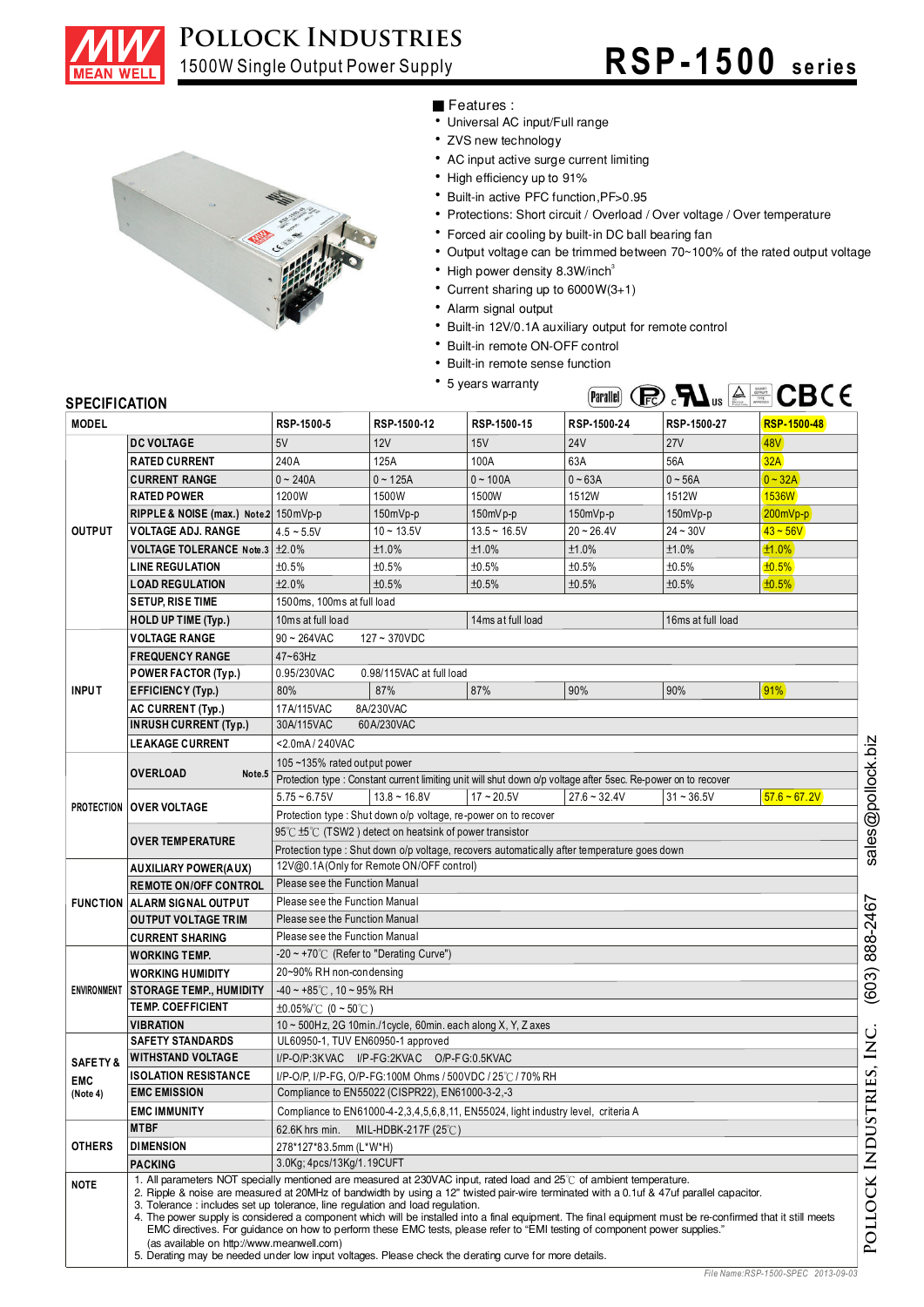

# 1500W Single Output Power Supply **RSP -1500 se rie s**



**Pollock Industries, Inc.** 81 Butternut Road, White River, VT 05001 toll-free 1-866-665-5434 (603) 888-2467 sales@pollock.biz

*File Name:RSP-1500-SPEC 2013-09-03*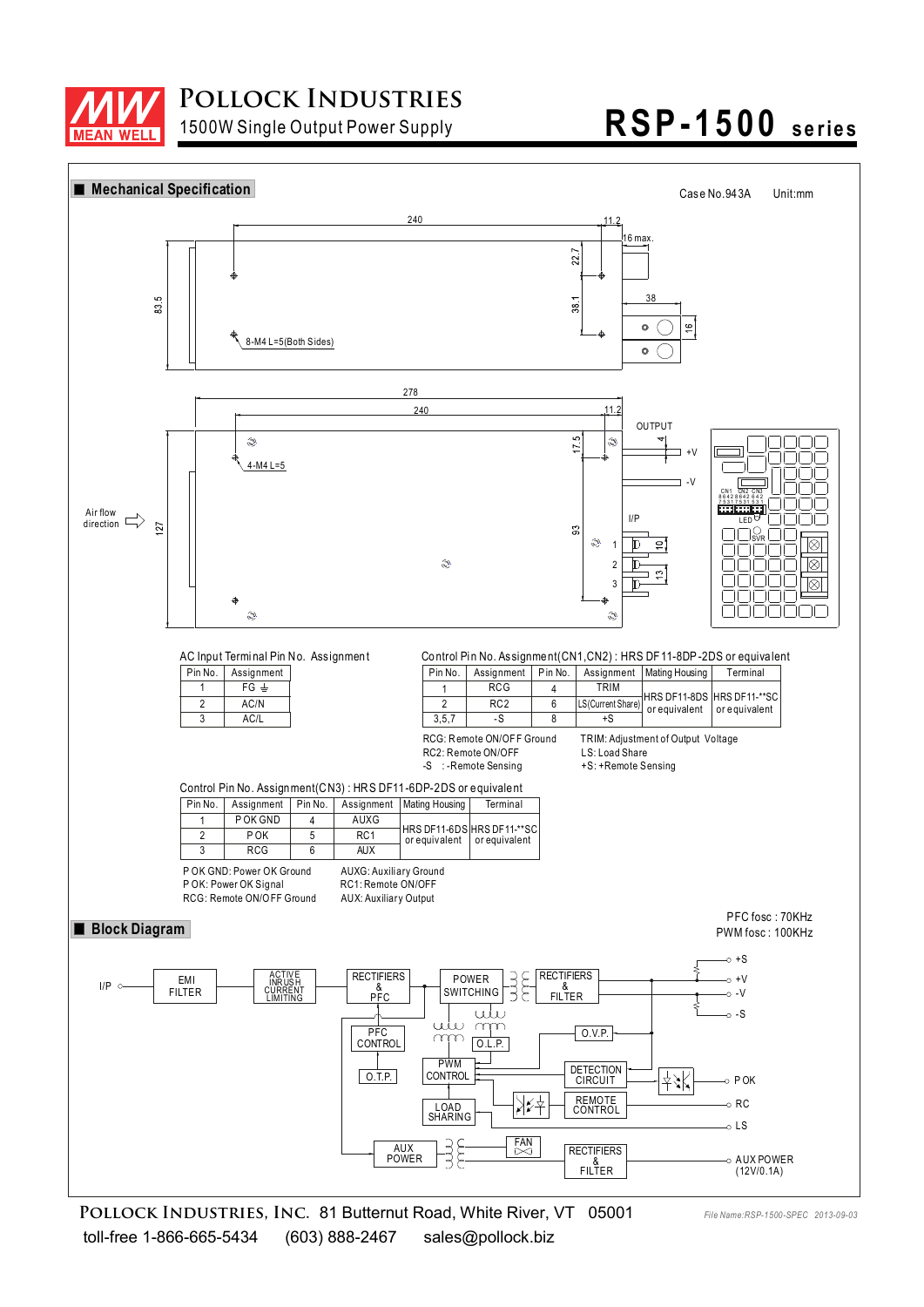

## **Pollock Industries,**

# 1500W Single Output Power Supply **RSP -1500 se rie s**



AUXG